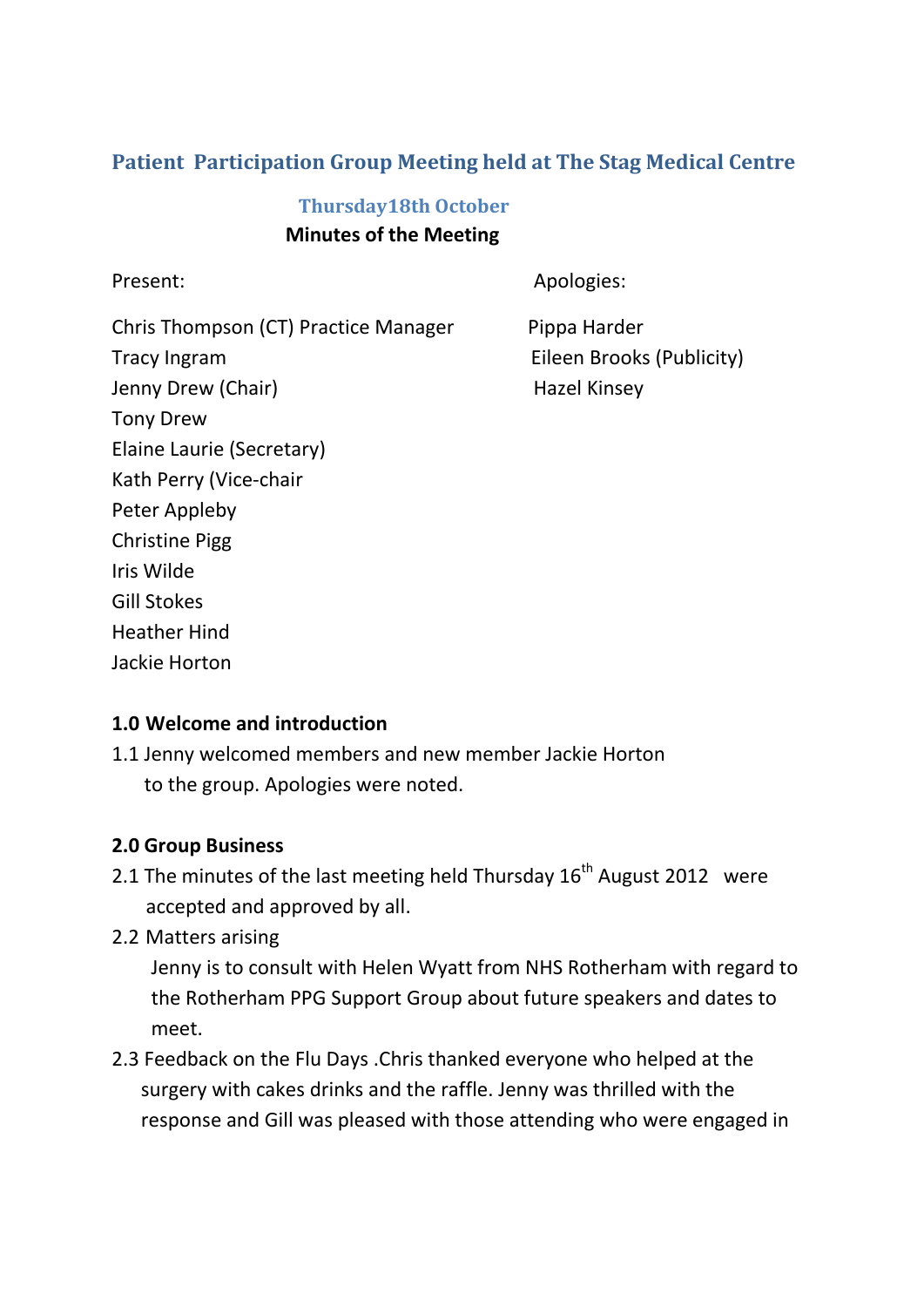conversation. Everyone commented that they are pleased with the changes in the surgery re no triage and that they feel the appointment system seems to be working well.

 The waiting room at the Stag surgery looked more inviting and encouraged people to talk to each other because of the layout of the chairs. Next time we will be more prepared and have photos taken at the Flu Days and other fund-raising events we hold.

 A lot was learnt and next year could be even bigger and better. £453.00 was raised towards MacMillan Nurses and £361.00 was raised towards Rotherham Cancer Care.

 Jenny mentioned that people from Rotherham Cancer Care were willing to help out at our surgery next year. More thought and preparation will be needed for future events such as this and the PPG will address this at a future meeting once we have the meeting dates for next year.

2.4 Feedback from PPG support group who attended the  $19<sup>th</sup>$  of September meeting at Clifton Park was excellent and Elaine has some notes which will be shared with the group as soon as they can be prepared for the website. Heather, Elaine and Peter attended and said it was a good informative meeting letting all know how the Health Service was changing in line with Government guidelines and how PPG groups can help their own surgeries. Our PPG group was praised and NHS Rotherham was impressed with our group and what we had achieved in just less than one year. We came out very well compared to other groups. Peter commented some groups were worried about the cost of joining NAPP.

Most of the meeting notes will be on the website for viewing.

#### 2.5 Second GP survey.

 There were some unauthorised changes made to the agreed questions the PPG group had previously set for the second GP survey when these were loaded onto hand held computers for use at the Flu Clinic days. This resulted in some questions being misinterpreted by people especially where information about visiting the nurse was being asked. Jenny suggested that this should form a Pilot Study for the survey and clarity of the questions be amended to meet the needs of the survey. The group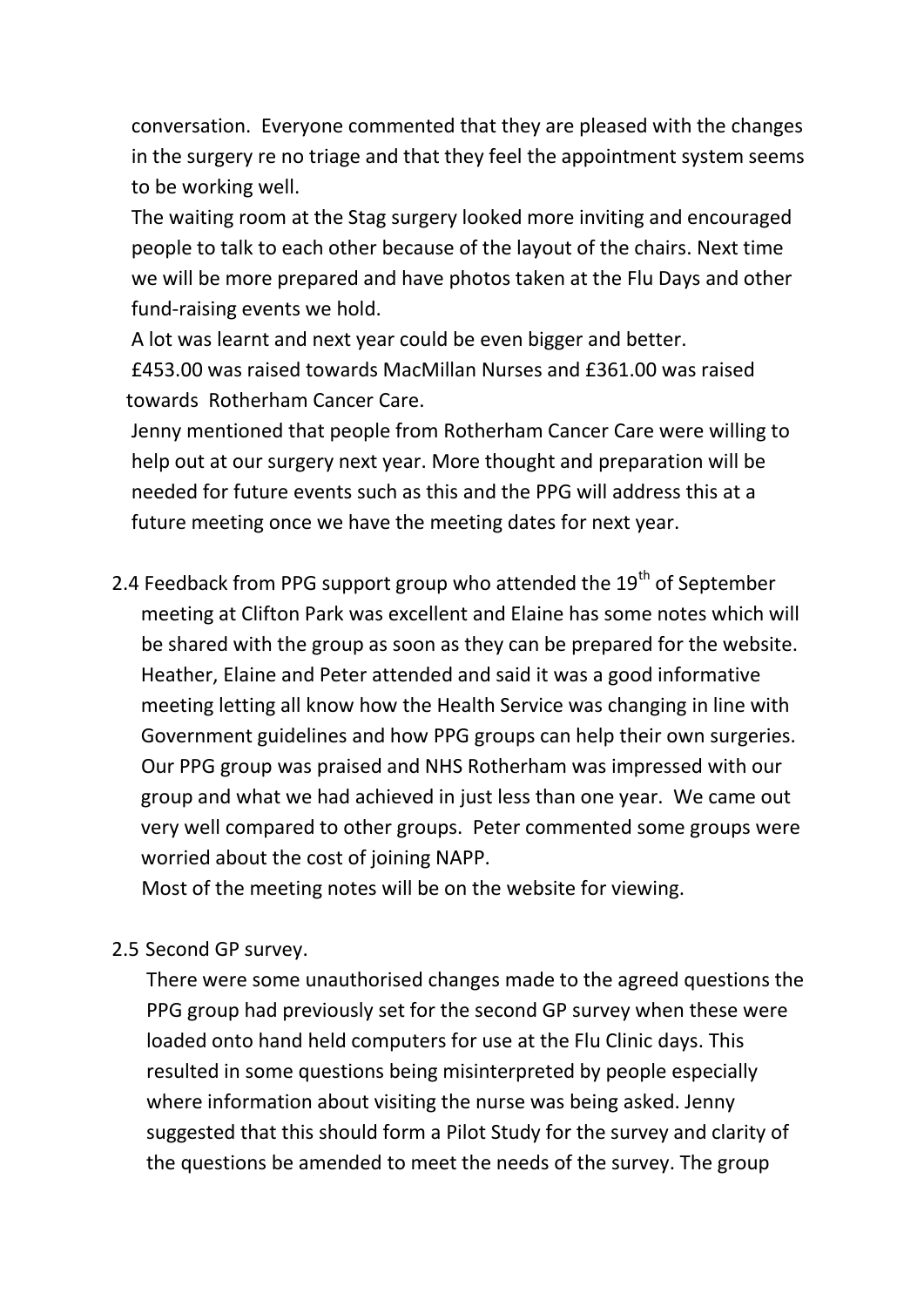agreed and the questions the group had intended to go on the survey were re-visited and nothing was changed. These questions will be put on the website and also sent to NHS Rotherham for loading on to the 4 machines for the next survey. At the next meeting we will organise for sessions to be done at both surgeries to complete the survey.

## **3.0 Publicity Eileen Brooks**

3.1 Eileen submitted a copy of the Autumn/Winter Newsletter to be approved. It was requested that the names of the local businesses that had made donations for the raffle prizes be put into the Newsletter and make the correction to read 'Herringthorpe Infants School to be thanked for their contribution of art work which was displayed in both surgeries.' The Newsletter was approved by all present. This would be sent to Eileen for approval and then on to the printers once a quote for the price of printing had been agreed with Chris Thompson Practice Manager. Tony Drew agreed to do this and liaise with Chris.

#### **4.0 Care Quality Commission issues- Chris Thompson**

- 4.1 Chris stated the practice is due to register at the end of October and that Dr Abbey is the registered manager with the CQC inspectorate.
- 4.2 Chris gave some information about the possibility of setting up a Carers Corner to do a display with phone numbers and support group names and had wondered if the PPG may wish to be involved with it. Heather Hind was keen to follow this up and stated she would send the name of the person she had contact with to Jenny so that the group could decide how to proceed with this. Jenny had also been approached by Alan at Oak Trees assisted living complex at the top of Stag Lane when he visited the flu clinic recently and he was willing to arrange for a room there to be used for meetings etc. Jenny said she would contact him.

 Jenny was keen that the onus for this was not put on the existing people who have worked hard on other events and issues our PPG had been involved in. She would try to get other people in the group to be involved and as a result will do some investigating for this particular initiative as it was one that needs continual support and commitment for it to be of any help to the practice population.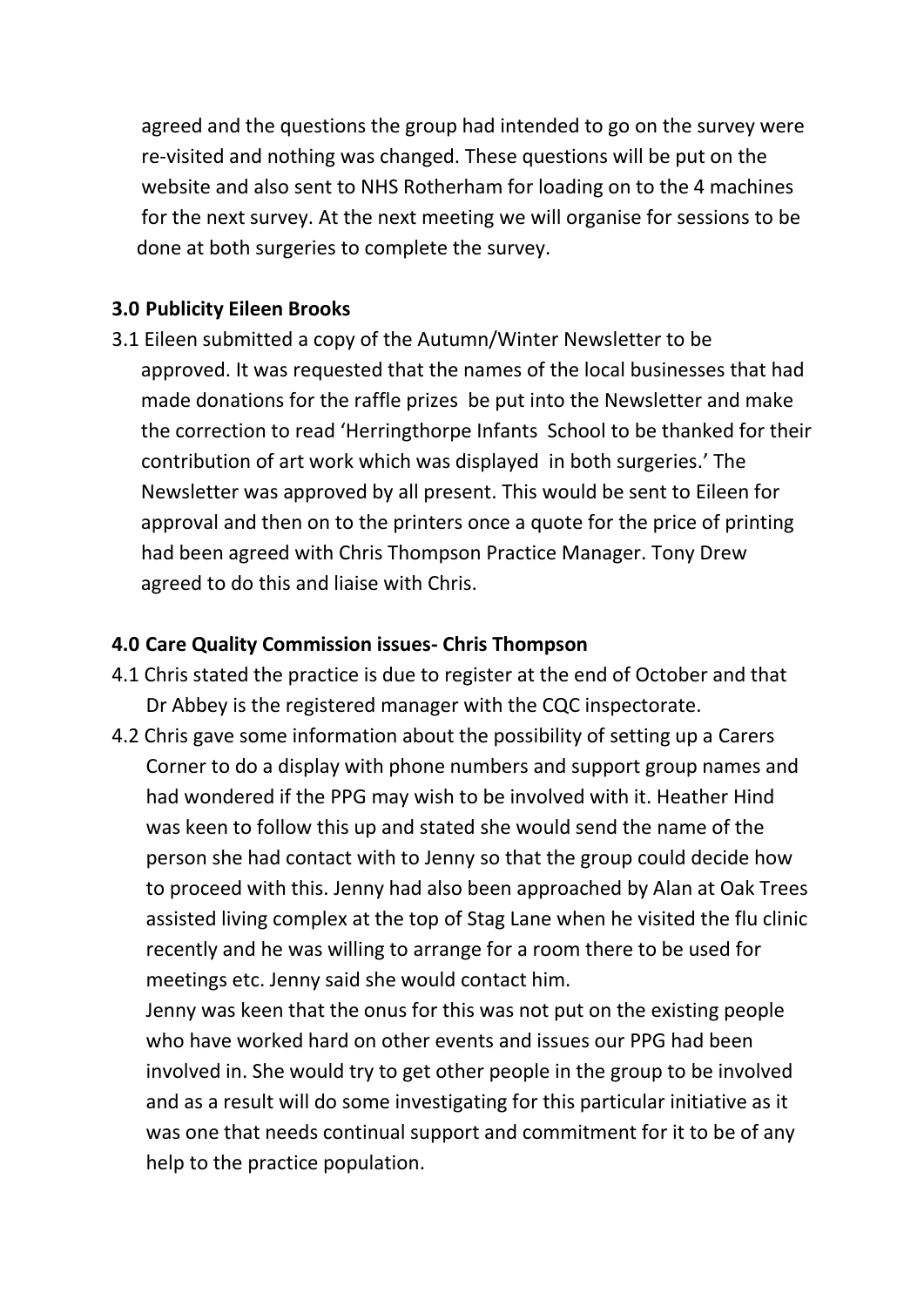## **5.0 Website Development- Tony Drew**

5.1 Tony fed back about the recent developments of the website. As a result of the sub-group work there are now Tabs to access the various sections of the PPG such as information about the PPG, what is meant by a PPG, surveys results and reports, email sign up for the Virtual PPG and agendas and minutes of meeting notes. He would be liaising with Oldroyd the web publishers about other developments and improvements to the site as a result of the continuing sub-group work.

### **6.0 News from Practice.**

6.1 There is an advert for temporary receptionists in the Rotherham Advertiser and Record due to long term sickness within the receptionist staff. The female GP post is still unfilled after one of the recruited GPs failed to take up the post due to other offers and another offer has been made to someone else but her acceptance is still awaited The Doctor who had join us as a GP Registrar has left and taken up a post in Manchester after deciding GP practice was not for him. The practice is awaiting news of another GP Registrar trainee to join them at the next available recruitment slot.

## **7.0 Any other business.**

7.1 Chris mentioned that Boots the chemist had improved and had we the group experienced it getting better. There was a mixed response. Peter said the 0845 number comes up on Google Chris explained if anyone rang that number a message would give them the correct number. Tony agreed to sort it out with Google.

Peter also requested that all PPG documents be in PDF (portable document format). Tony agreed to do this for the next release of PPG documents. Kath Perry has agreed to be involved with GMC Re- Validation of Doctors and will inform the group of developments and what it means for patients.